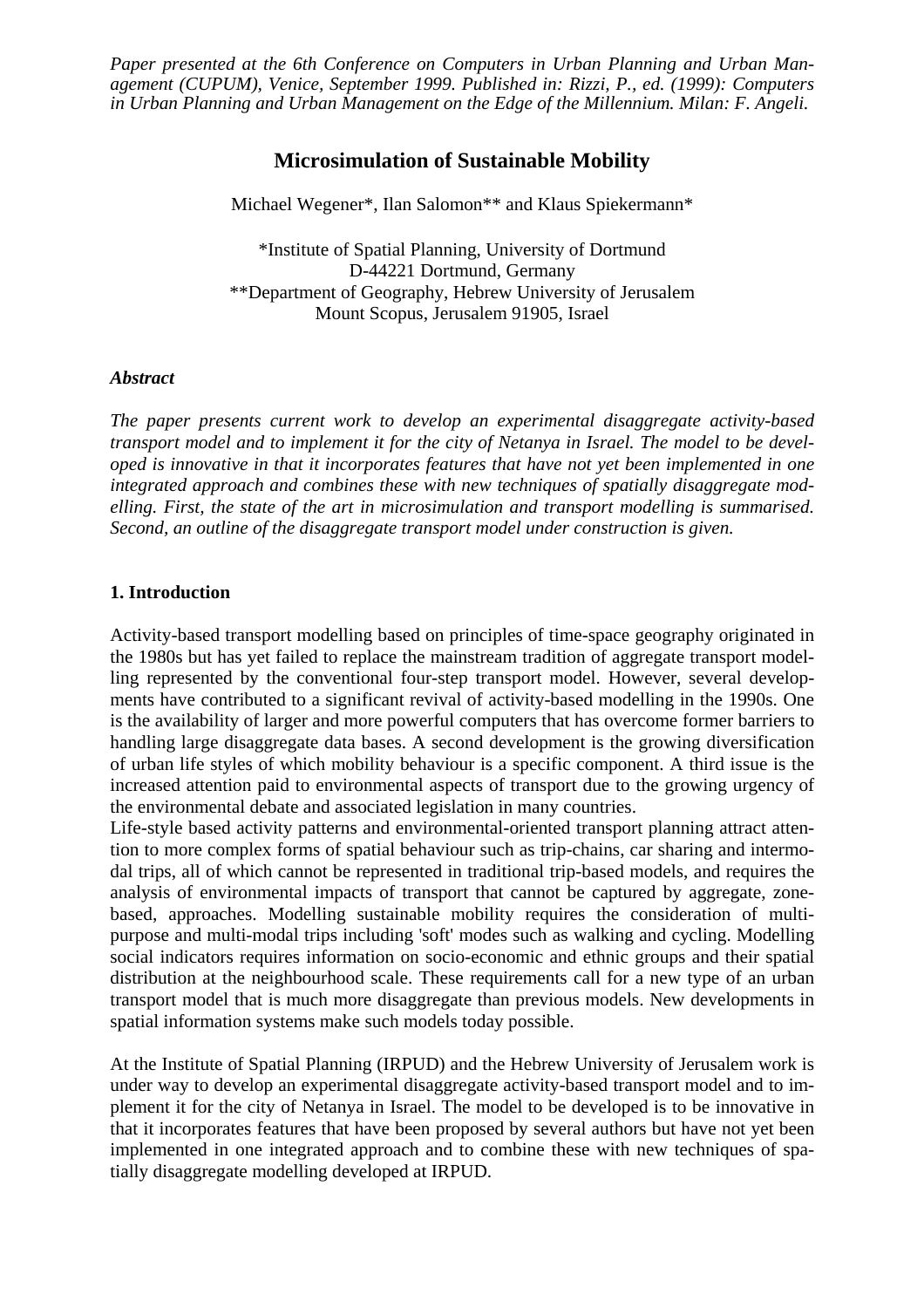In the paper current work towards an activity-based transport model is presented. First, the state of the art in microsimulation and transport modelling is summarised. Second, an outline of the disaggregate transport model under construction is given. Finally, first steps towards the implementation of the model for Netanya by identifying life styles and establishing the disaggregate data base are presented.

The modelling concepts presented in this paper are based on previous work of the two authors. Salomon pioneered the life-style approach in activity-based transport modelling (Salomon, 1983, 1997). Wegener has applied microsimulation techniques to modelling household location choice in a model of the regional housing market of Dortmund, Germany, the IRPUD model (Wegener, 1985, 1998). In the paper these streams of research will be brought together.

### **2. Microsimulation in Urban Modelling: State of the Art**

Microsimulation was first used in social science applications by Orcutt et al (1961), yet applications in a spatial context remained occasional experiments without deeper impact though covering a wide range of phenomena such as spatial diffusion (Hägerstrand, 1968), urban development (Chapin and Weiss, 1968), transport behaviour (Kreibich, 1979), demographic and household dynamics (Clarke *et al*., 1980; Clarke 1981; Clarke and Holm 1987) and housing choice (Kain and Apgar, 1985; Wegener, 1985). Only recently microsimulation has found new interest because of its flexibility to model processes that cannot be modelled in the aggregate (Clarke, 1996). Today there are several microsimulation models of urban land use and transport under development (Hayashi and Tomita 1989; Mackett 1990a; 1990b; Landis, 1994; Landis and Zhang, 1998a; 1998b; Waddell, 1998a; 1998b; Wegener and Spiekermann, 1996).

A different approach emerged from the theory of cellular dynamics. Cellular automata (CA) are objects associated with areal units or *cells*. CA follow simple stimulus-response rules to change or not to change their *state* based on the state of adjacent or near-by cells. By adding random noise to the rules, surprisingly complex patterns that closely resemble real cities can be generated (White and Engelen, 1993; Batty and Xie, 1994; Batty, 1997). More complex stimulus-response behaviour is given to CA models in multi-reactive agents models. Multireactive agents are complex automata with the ability to control their interaction pattern; they can change their environment but also their own behaviour, i.e. are able to learn (Ferrand, 1999). The distinction between the behaviour of multi-reactive agents and the choice behaviour generated in microsimulation models is becoming smaller.

Probably the most advanced area of application of microsimulation in urban models is travel modelling. As a reaction against the inability of aggregate travel models to reproduce the complex spatial behaviour of individuals and to respond to sophisticated travel demand management measures, disaggregate travel models aim at a one-to-one reproduction of spatial behaviour by which individuals choose between mobility options in their pursuit of activities during a day (Axhausen and Gärling, 1992; Ben Akiva et al., 1996). Activity-based travel models start from interdependent 'activity programmes' of household members and translate these into home-based 'tours' consisting of one or more trips. In this way interdependencies between the mobility behaviour of household members and between the trips of a tour can be modelled as well as intermodal trips that cannot be handled in aggregate multimodal travel models. Activity-based travel models do not model peak-hour or all-day travel but travel be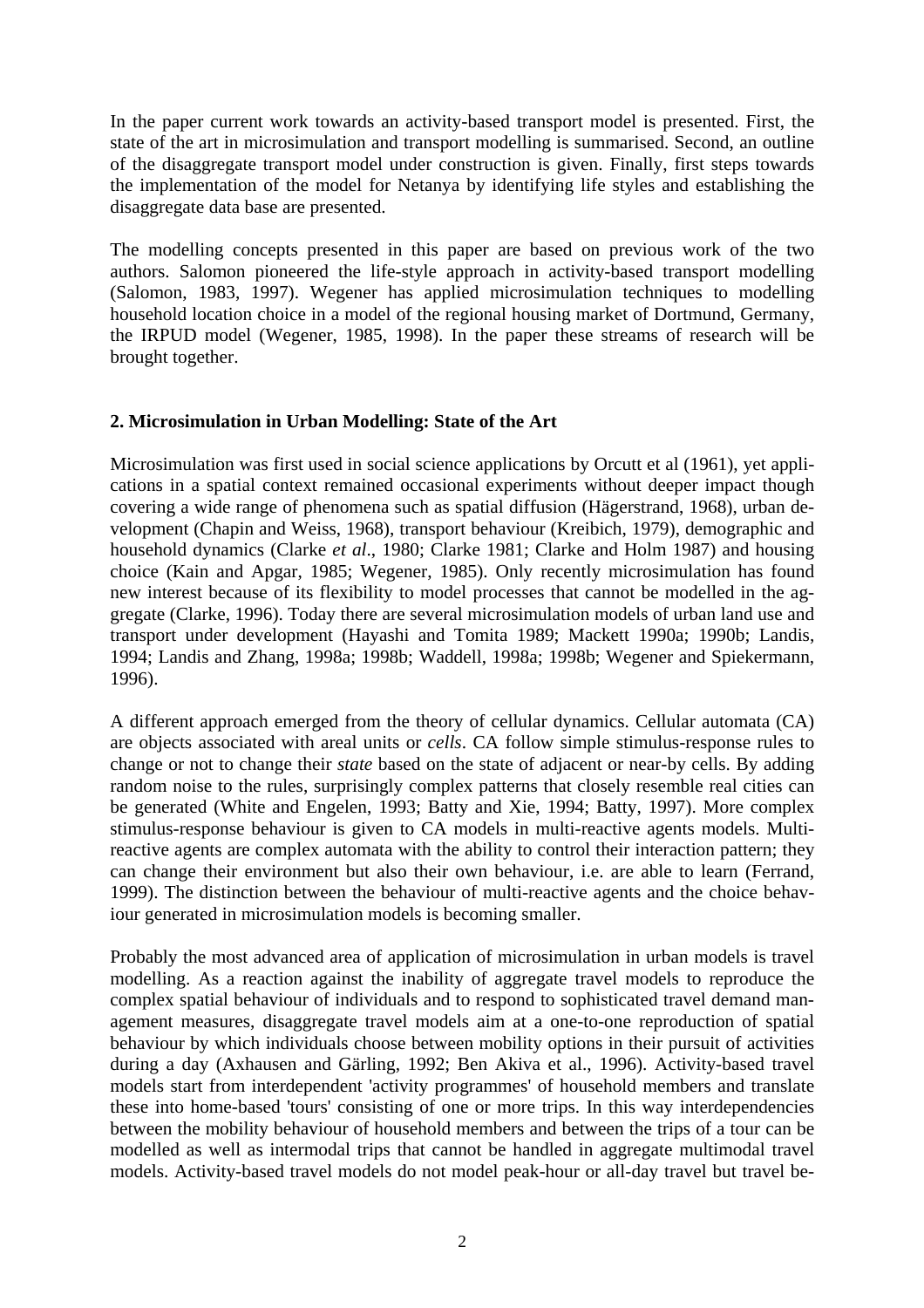haviour by time of day, which permits to model choice of departure time. There are also disaggregate traffic assignment models based on queueing or CA approaches, e.g. in the TRANSIMS project (Nagel et al., 1998), which reproduce the movement of vehicles in the road network with a level of detail not known before.

# **2. Life Styles**

In the Netanya model the variation in human spatial behaviour is represented by modelling different *life styles*. Life style is an empirical concept which attempts to capture human spatiotemporal behaviour. It can be viewed as the sum of activities, distributed in time, space, interpersonal and intra-personal dimensions. It is a physical expression of the pattern of activities which the individuals aspire to engage in subject to constraints (Salomon, 1983; 1997).

For the purpose of forecasting behaviour, the concept of life style seems to be richer in information than the conventional classification of market segments along socio-demographic and economic (SDE) variables. As life style expresses the aspiration one has with regard to the way of living (i.e. activities in time and space), peoples' revealed behaviour is either consistent with their aspirations or a deviation thereof in the presence of constraints. Thus, identifying a person's life style is expected to be instrumental in predicting her behavioural responses to new situations.

In the social sciences life styles usually are represented in the form of free-form narratives or 'stories'. The story format, though open and potentially rich in content, is not suitable for mathematical modelling. Therefore life styles need to be translated from the open narrative format to some kind of quantitative representation which, however, should preserve as much of the variation in life styles found in reality. Such a representation is the representation of life styles as fuzzy objects. A 'life style' in the Netanya model is a fuzzy object defined by a set of probabilistic membership functions. A probabilistic membership function is a vector of probabilities specifying the likelihood that individuals with a particular life style belong to a particular category of a set of classified attributes.

The probabilities of the membership functions can be found as observed frequencies in empirical investigations, e.g. household surveys. In the absence of such surveys they are determined by expert judgement and calibrated against observed aggregate distributions. The calibration is performed by microsimulation by which a fictitious spatially disaggregated population of individuals and households is generated which as far as possible conforms to the membership functions defining each life style, aggregate observed distributions such as population by age and sex and the observed spatial distribution of land use and activities by zone. Figure 1 contains a tentative suggestion for the membership functions to define a life style in the Netanya model.

## **3. Travel Behaviour**

The travel behaviour microsimulation models for each member of each household the selection of an activity programme and, subject to that selection, for each tour a tour departure time and for each trip a trip departure time, destination, mode and route (see Figure 1):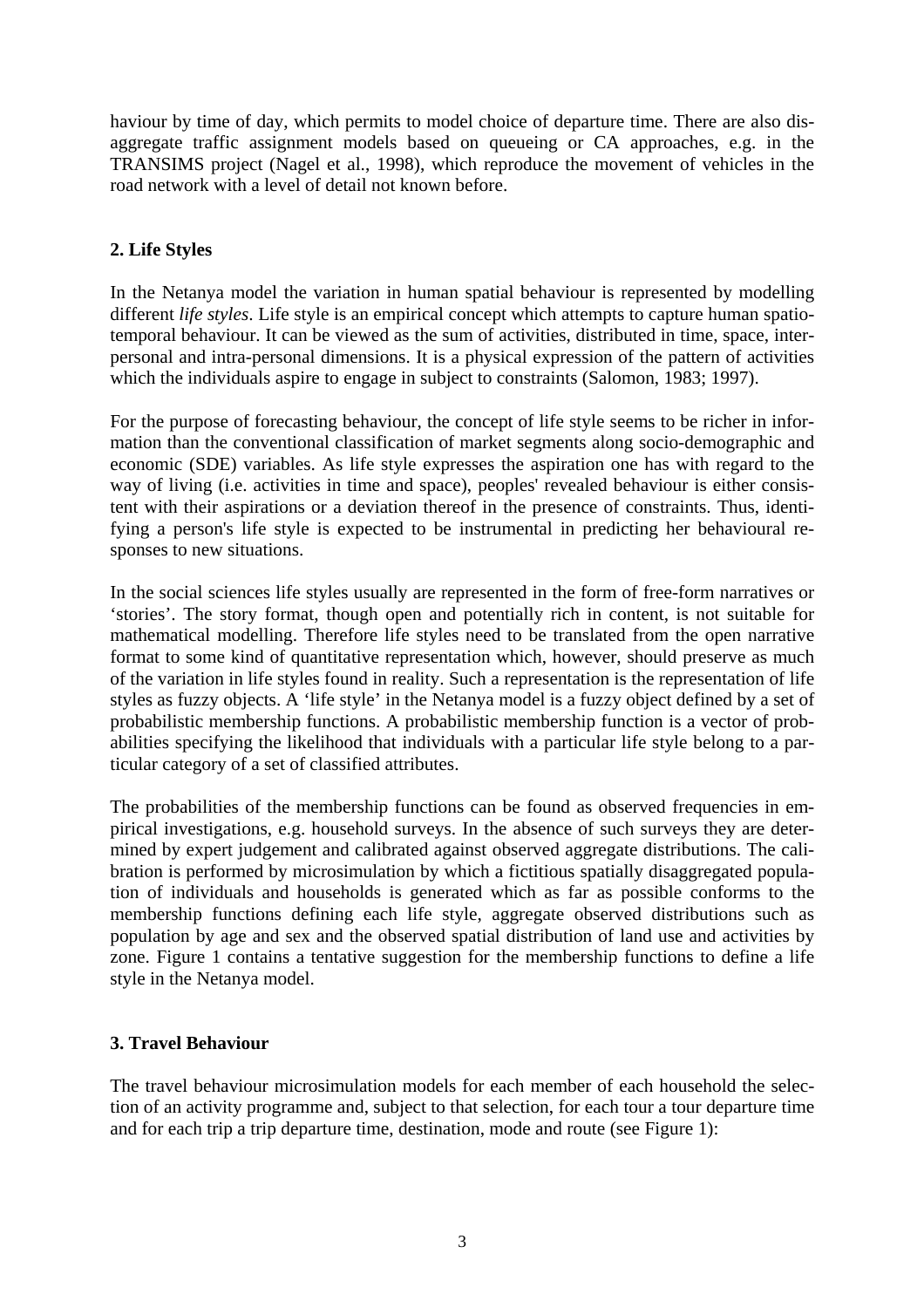

*Figure 1. Microsimulation of travel behaviour: one day*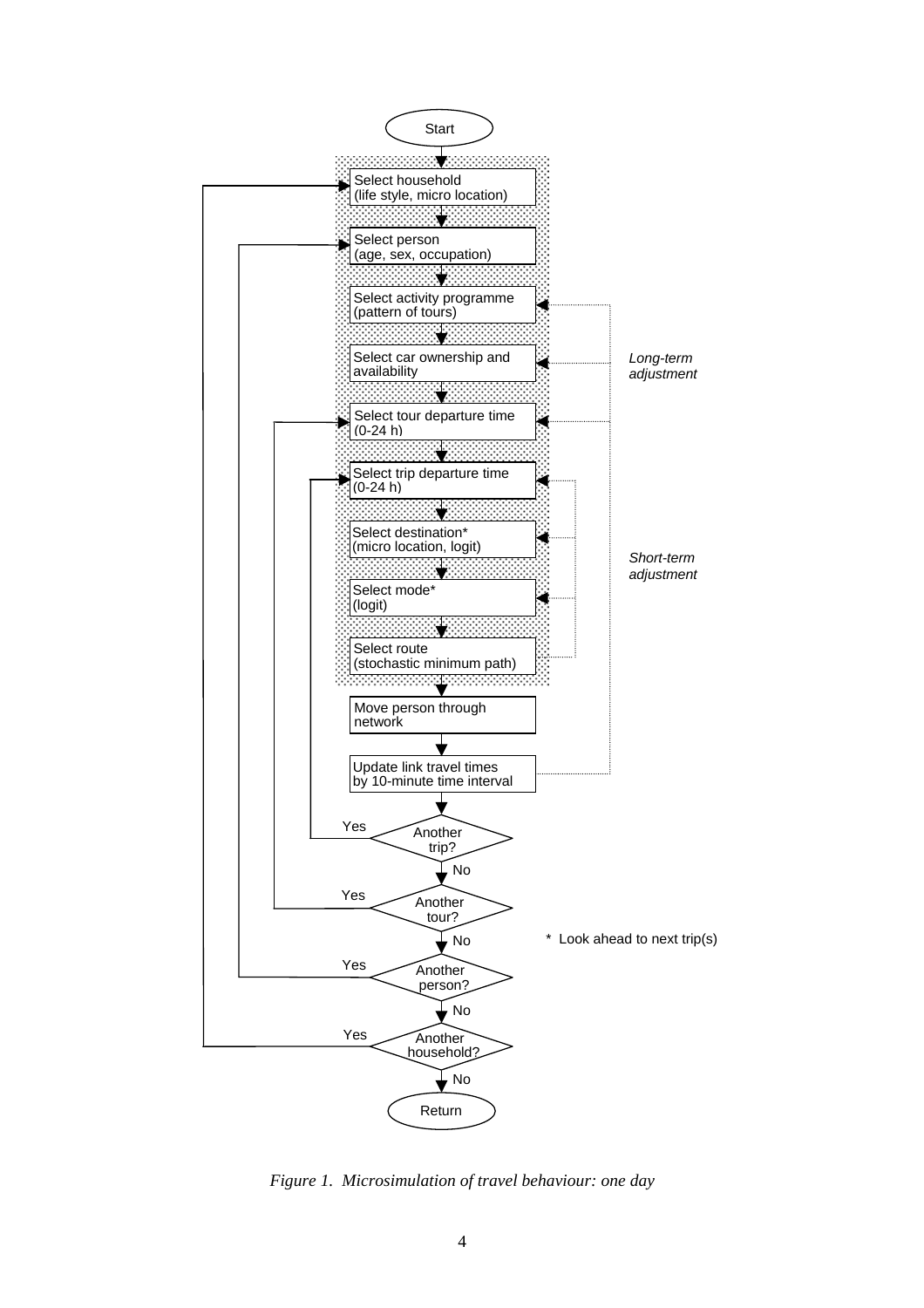- *Select household*. In the first step a household is selected for processing from the list of households. The selection has to be spatially random to ensure a non-biased assignment of the network. Each selected household is defined by its household attributes and its associated life style (see Figure 2) and by the personal attributes of its members. The household attributes include its residential location. A location in the model is a micro location, i.e. street address, geographical coordinates or a raster cell.

| Attribute                      | 18-29        |                | 30-45          |                | $45 - 60$        |                |                | $60+$          | Total         |       |               |         |       |         |       |       |
|--------------------------------|--------------|----------------|----------------|----------------|------------------|----------------|----------------|----------------|---------------|-------|---------------|---------|-------|---------|-------|-------|
| Age of adults                  |              |                |                |                |                  |                |                |                | 100           |       |               |         |       |         |       |       |
| Attribute                      |              |                | None           |                | High school      |                |                |                | Training      |       | University    |         |       | Total   |       |       |
| Education of adults            |              |                |                |                |                  |                |                |                |               |       |               |         | 100   |         |       |       |
| Attribute                      |              |                |                |                | Unemployed       |                |                | Work           |               |       | Household     |         |       | Retired |       | Total |
| Labour participation of adults |              |                |                |                |                  |                |                |                |               |       |               |         |       |         |       | 100   |
| Attribute                      |              |                | None           |                |                  | Blue-collar    |                |                | White-collar  |       |               | Manager |       |         | Self  | Total |
| Occupation of adults           |              |                |                |                |                  |                |                |                |               |       |               |         |       |         |       | 100   |
| Attribute                      | $\mathbf{1}$ | $\overline{2}$ | $\overline{3}$ | $\overline{4}$ |                  | 5<br>$6+$      |                | Total          |               |       |               |         |       |         |       |       |
| Household size                 |              |                |                |                |                  |                |                | 100            |               |       |               |         |       |         |       |       |
| Attribute                      |              |                |                |                | 1                | $\overline{2}$ | 3              | $4+$           | Total         |       |               |         |       |         |       |       |
| Number of workers in household |              |                |                |                |                  |                |                |                |               |       | 100           |         |       |         |       |       |
| Attribute                      |              |                | Secular        |                |                  | Orthodox       |                |                | Ultraorthodox |       |               |         | Total |         |       |       |
| Religious orientation          |              |                |                |                |                  |                |                |                |               |       |               | 100     |       |         |       |       |
| Attribute                      |              |                |                |                | $<$ 5 $K$        |                | $5-10K$        |                | 10-15K        |       |               | >15K    | Total |         |       |       |
| Net household income (NIS)     |              |                |                |                |                  |                |                |                |               |       |               | 100     |       |         |       |       |
| Attribute                      |              |                | Central area   |                |                  | Inner suburbs  |                |                | Outer suburbs |       |               |         |       |         | Total |       |
| Residential location           |              |                |                |                |                  |                |                |                |               |       |               |         |       |         |       | 100   |
| Attribute                      |              |                | Central area   |                |                  |                | Inner suburbs  |                |               |       | Outer suburbs |         |       |         | Total |       |
| Workplace location(s)          |              |                |                |                |                  |                |                |                |               |       |               |         |       |         | 100   |       |
| Attribute                      |              | Housing        |                |                | Transport        |                |                | Other<br>Total |               |       |               |         |       |         |       |       |
| Use of income                  |              |                |                |                |                  |                |                |                |               |       |               |         |       |         |       |       |
| Attribute                      | Work         |                | Education      |                |                  | Leisure        |                |                | Total         |       |               |         |       |         |       |       |
| Use of time                    |              |                |                |                |                  |                | 100            |                |               |       |               |         |       |         |       |       |
| Fixed<br>Attribute             |              |                | Flexible       |                |                  | Irregular      |                |                | Total         |       |               |         |       |         |       |       |
| Flexibility of time            |              |                |                |                |                  |                |                |                |               | 100   |               |         |       |         |       |       |
| Attribute                      |              | High-rise      |                |                | Apartment        |                |                | Terrace        |               |       | Detached      |         | Total |         |       |       |
| Housing type                   |              |                |                |                |                  |                |                |                |               |       |               |         | 100   |         |       |       |
| Attribute                      |              |                |                |                | $\boldsymbol{0}$ | $\mathbf{1}$   | $\overline{2}$ | $3+$           |               | Total |               |         |       |         |       |       |
| Number of cars in household    |              |                |                |                |                  |                |                |                |               | 100   |               |         |       |         |       |       |
| Attribute                      | Culture      |                |                | Social         |                  |                | <b>Sports</b>  |                | Outdoor       |       |               | Total   |       |         |       |       |
| Type of leisure                |              |                |                |                |                  |                |                |                |               |       |               | 100     |       |         |       |       |
| Attribute                      |              | City           |                | Mall           |                  | Local          |                | Total          |               |       |               |         |       |         |       |       |
| Type of shopping               |              |                |                |                |                  |                |                | 100            |               |       |               |         |       |         |       |       |

*Figure 2. Definition of life styles in the Netanya model*

- *Select person*. Next the first household member is selected. For each working person in the household the location of the workplace is known. For school children and university students the location of the school or university is known.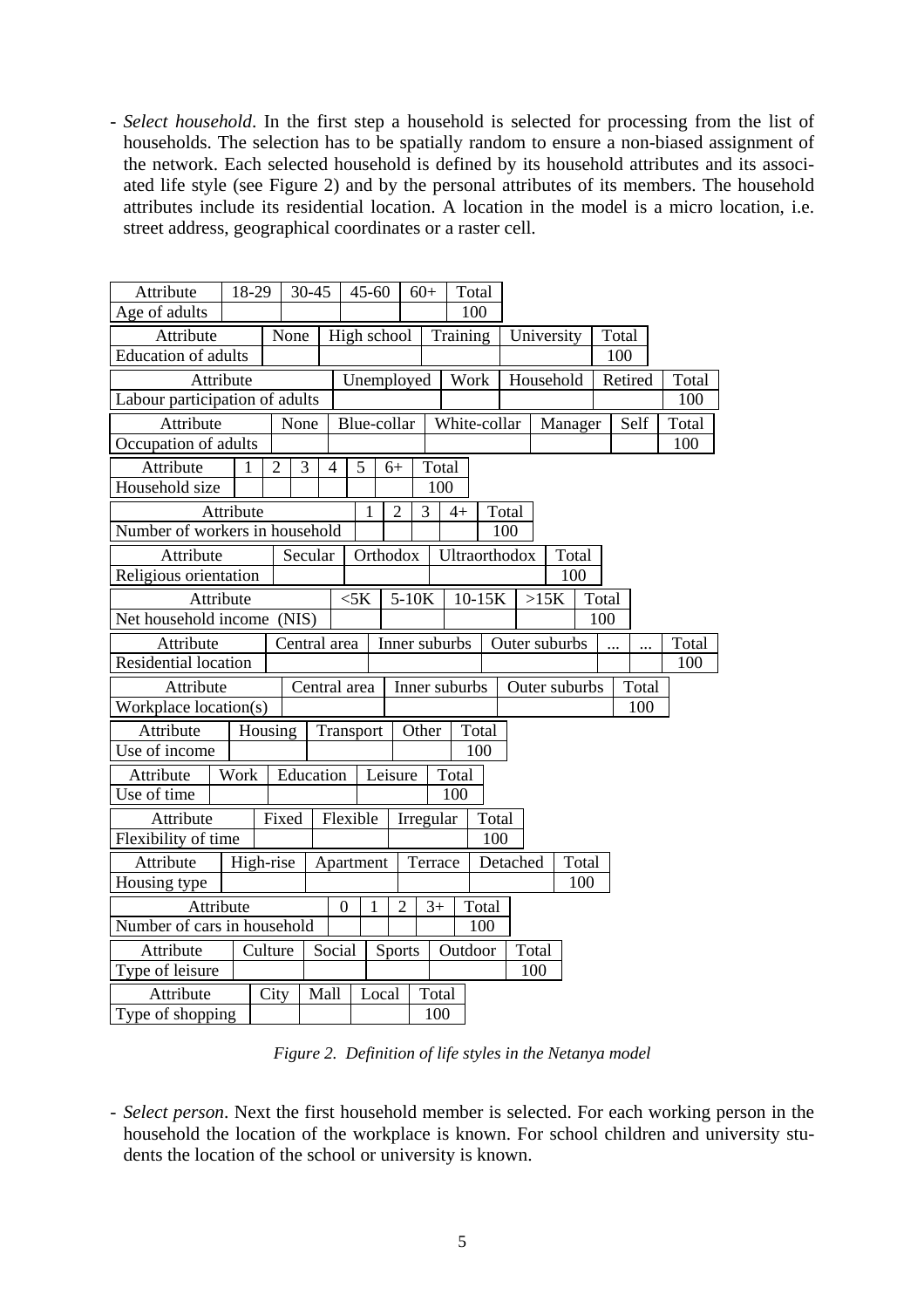- *Select activity programme*. Depending on the personal attributes of the household member, i.e. age, sex and occupation and workplace, a daily activity pattern is selected from a catalogue of activity patterns. A daily activity pattern is defined as a schedule of tours.
- *Select car ownership and availability*. Depending on household and personal attributes it is determined whether the person has a car at her disposal.
- *Select tour departure time*. The first tour of the activity programme is selected. The departure time is determined as a random variation of the scheduled departure time.
- *Selection of trip departure time*. The first trip of the tour is selected. The departure time is determined as a random variation of the scheduled departure time.
- *Select destination*. The destination of the trip is selected by logit choice. The locations of destinations are micro locations as above. Generalised costs of travel to the destinations are calculated as the logsum of the travel costs of stochastic minimum paths (see below) of relevant modes. Relevant modes are walk, cycling, public transport and car (if available, see above). For work, school and university trips the destinations are already known.
- *Select mode*. For the selected destination, mode choice is performed by logit choice based on the generalised costs of stochastic minimum paths (see below).
- *Select route*. For the selected mode the stochastic minimum path is selected as route. The stochastic minimum path is the minimum path with a random disturbance term added to each link impedance and each waiting/transfer time in the public transport network.
- *Move person through network*. Each person travelling through the network is recorded on each transversed link by 10-minute time interval.
- *Update link travel times*. After each trip, the travel times of all transversed road links are updated to account for congestion.

If during a trip a significant amount of congestion occurs, a certain amount of short-term adjustment resulting in a postponement of the trip or a change of mode or route may occur. After each trip the next trip of the route, if any, is selected. After each route, the next route, if any, is selected. After each person, the next person, if any, is selected. After each household, the next household, if any, is selected.

In order to facilitate long-term learning, information on the generalised costs of the congested network by time of day of the current simulation period may be used in the next period.

#### **4. First Steps towards Implementation**

The model is presently being tested in the city of Netanya in Israel. Netanya (population 150,000) is situated at the northern side of the outer ring of the Metropolitan area of Tel Aviv. It was founded in 1928 as an independent resort town, which over the years, with the sprawl of the metro region, has become part of it. Given this biography, Netanya is clearly not the typical suburban community. It consists of a mix of life styles, which to a great extent represents the Israeli urban scene.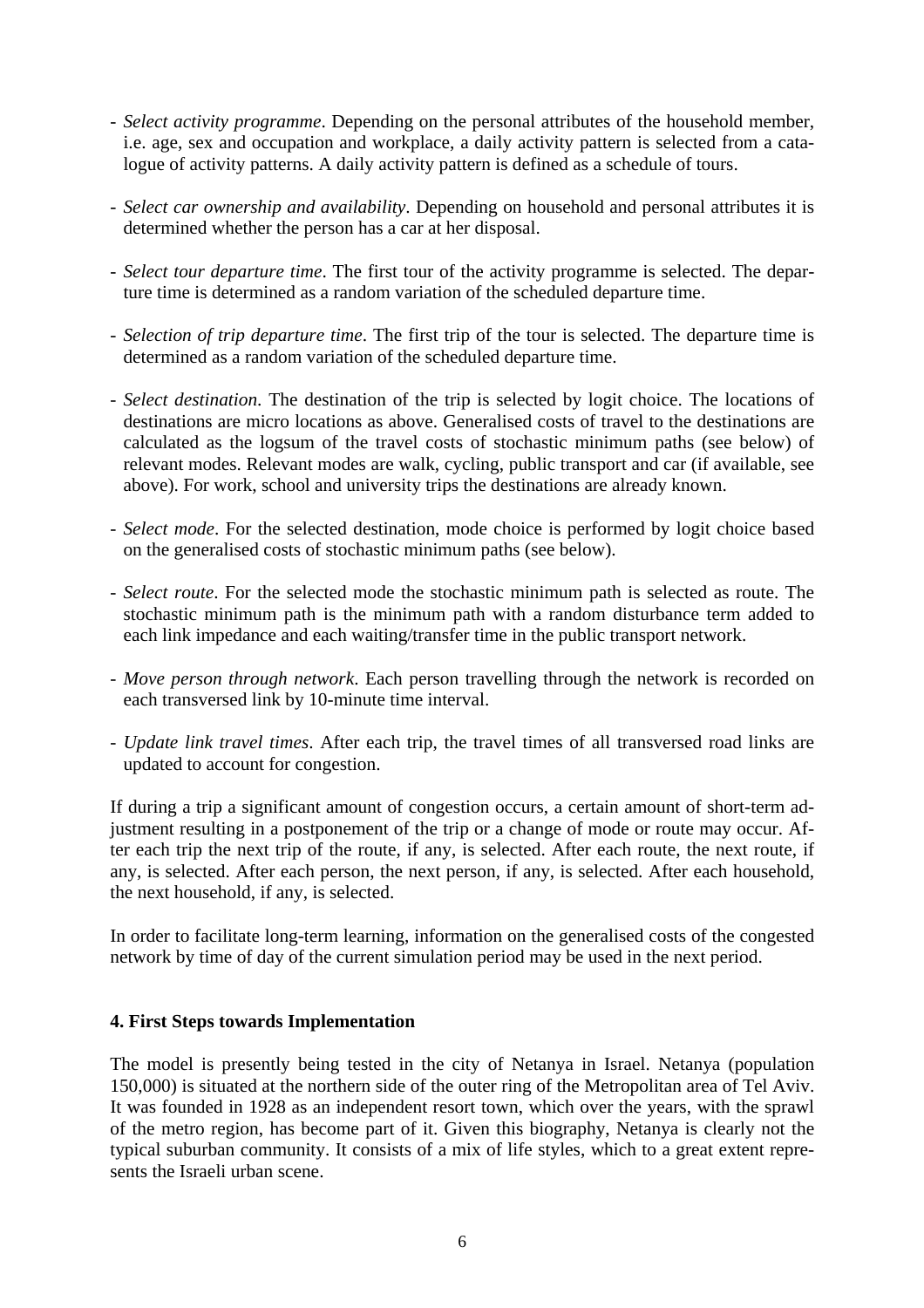For the purpose of microsimulation of population behaviour it is necessary to generate synthetic households which represent the population of the study area. In the absence of readily available data on life styles it was necessary to identify life style groups which exist in Netanya. The underlying assumption is that for the purpose of generating synthetic households for a microsimulation model, a classification on the basis of life styles seems to be the most pertinent and relevant. However, the operationalisation of the life style concept raises a number of problems. First, if revealed behaviour is indicative of a life style group, the classification can only be done on the basis of prior observation. Alternatively, one can search for indicative attributes which allow the identification and classification of individuals to life style segments.

In order to identify the life-style based market segments in Netanya and the proxy variables which indicate membership, a small survey was conducted in which individuals had to identify four life style groups in Netanya, and to provide a short narrative description of the group. Then they were requested to provide a quantitative assessment, on the basis of the attributes shown in Figure 1 above, for one of the life style groups.

This pilot study was performed with the cooperation of Israeli students of geography at the Hebrew University. The limitations of this are that the students do not represent the population and second that they differ in their acquaintance with the city of Netanya. Nevertheless as a first tentative approach to generating synthetic households for the microsimulation the exercise brought interesting results.

Some 24 students filled out the questionnaire. In total they provided 58 responses to the question requesting four life-style labels, but these referred to 41 different life styles. This large number indicates that either the respondents had not internalised the concept of life style and actually provided simple SDE variables as the relevant classification basis, or that there are many diverse life style segments in the Israeli (or Netanya) population.

An analysis of the responses suggests, based on an acquaintance with the Israeli society, that in some cases, a single variable is sufficiently powerful to discriminate a group out of the population as a life style segment. For example, being labelled as an ultra-orthodox person provides sufficient information to reveal the life style of that person. This group was mentioned in eight out of 58 responses. However, being labelled as a member of the middle class conveys very little information about the person's or household's life style.

The second element of the questionnaire provided the respondents' assessment of the various parameters noted in Figure 1, for one of the life style groups they mentioned. Once certain life style groups are selected, the quantitative analysis of these parameters will assist in producing the probabilities of attributes of households selected for the microsimulation.

The micro locations of residences and trip destinations used in the microsimulation are implemented by raster cells, where a micro location is a pair of coordinates indicating the row and column in a matrix of 50 by 50 m raster cells. As no household and workplace data at this level of spatial disaggregation are available for Netanya, aggregate zonal data are disaggregated using Monte Carlo simulation with GIS-based land use polygon data as ancillary information. The method is described in Wegener and Spiekermann (1996). Figure 3 shows population density in Netanya based on the disaggregation of population using this method.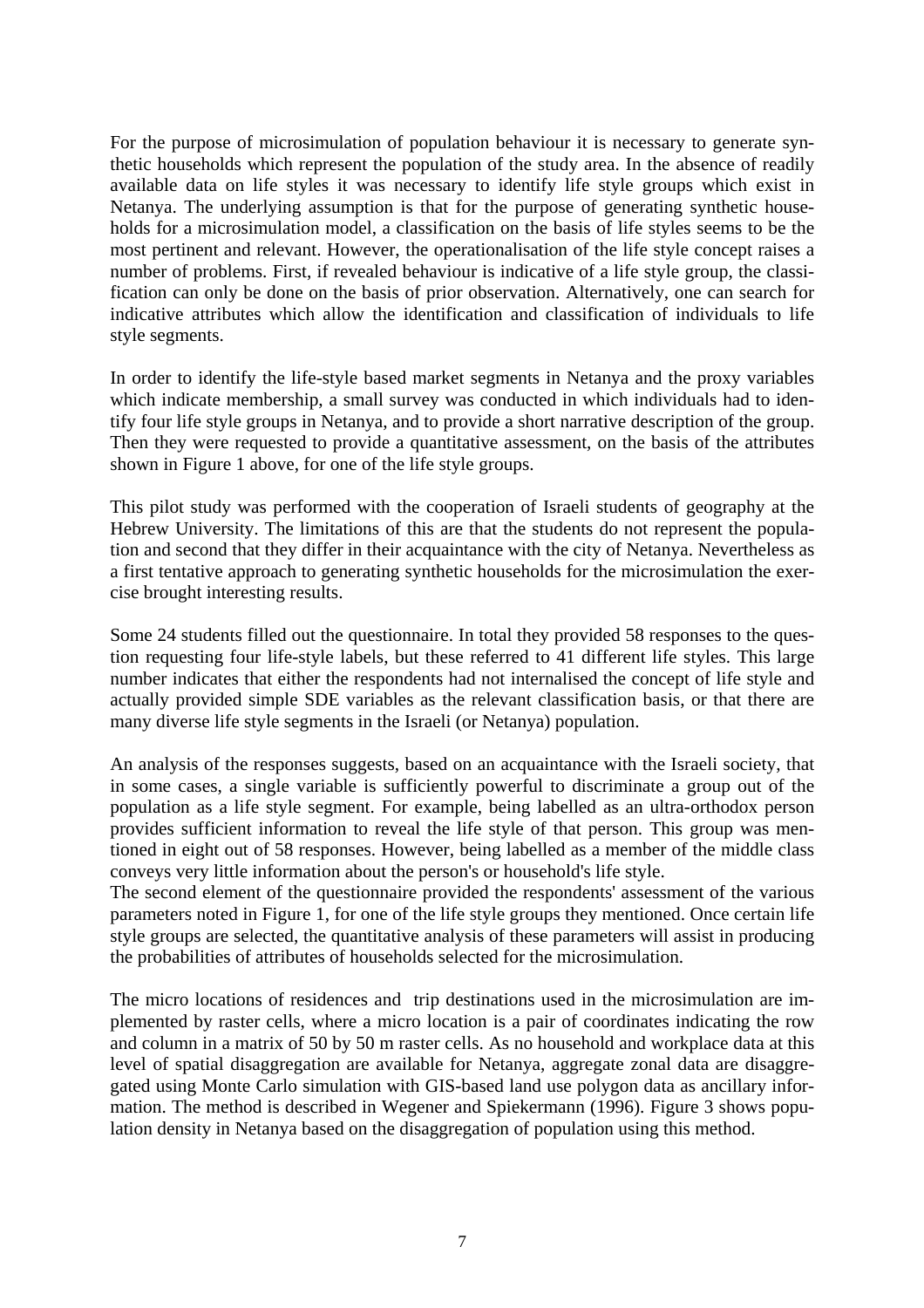

*Figure 3. Population density in Netanya*

Next work steps will be to identify daily activity patterns for the generated life-style groups of households and individuals, to complete the specification, programming and testing of the microsimulation model and then to use the model to generate daily journey and trip patterns by mode and time of day and to assign car trips to the road links to generate flows that can be compared with existing traffic counts.

## **5 . Conclusions**

This paper outlined a modelling framework in which daily mobility is modelled as sequences of activities, tours and trips by microsimulation using a synthetic disaggregate spatial database. The framework is innovative in that it incorporates features that have not yet been implemented in one integrated approach and combines these with new techniques of spatially disaggregate modelling. The model is currently being tested in the city of Netanya in Israel.

In future work it is planned to extend the principle of microscopic activity-based transport modelling to changes in the life cycle of households and individuals and to decisions on residential location (Salomon et al., 1999). This would open the way for modelling the links between long-term life style decisions and medium- and short-term residential and daily mobility. The implementation of such a modelling framework would make urban models richer in behavioural content and more responsive to land use and travel demand management policies. The higher spatial and temporal resolution of such models would make them also suitable to model micro-scale environmental phenomena such as traffic noise and air pollution. This would be an important prerequisite for using the models for the identification of more sustainable life styles.

## **6. Acknowledgment**

The research reported here has in part been supported by the German-Israeli Foundation for Scientific Research and Development in the project 'Sustainable Mobility in Cities'.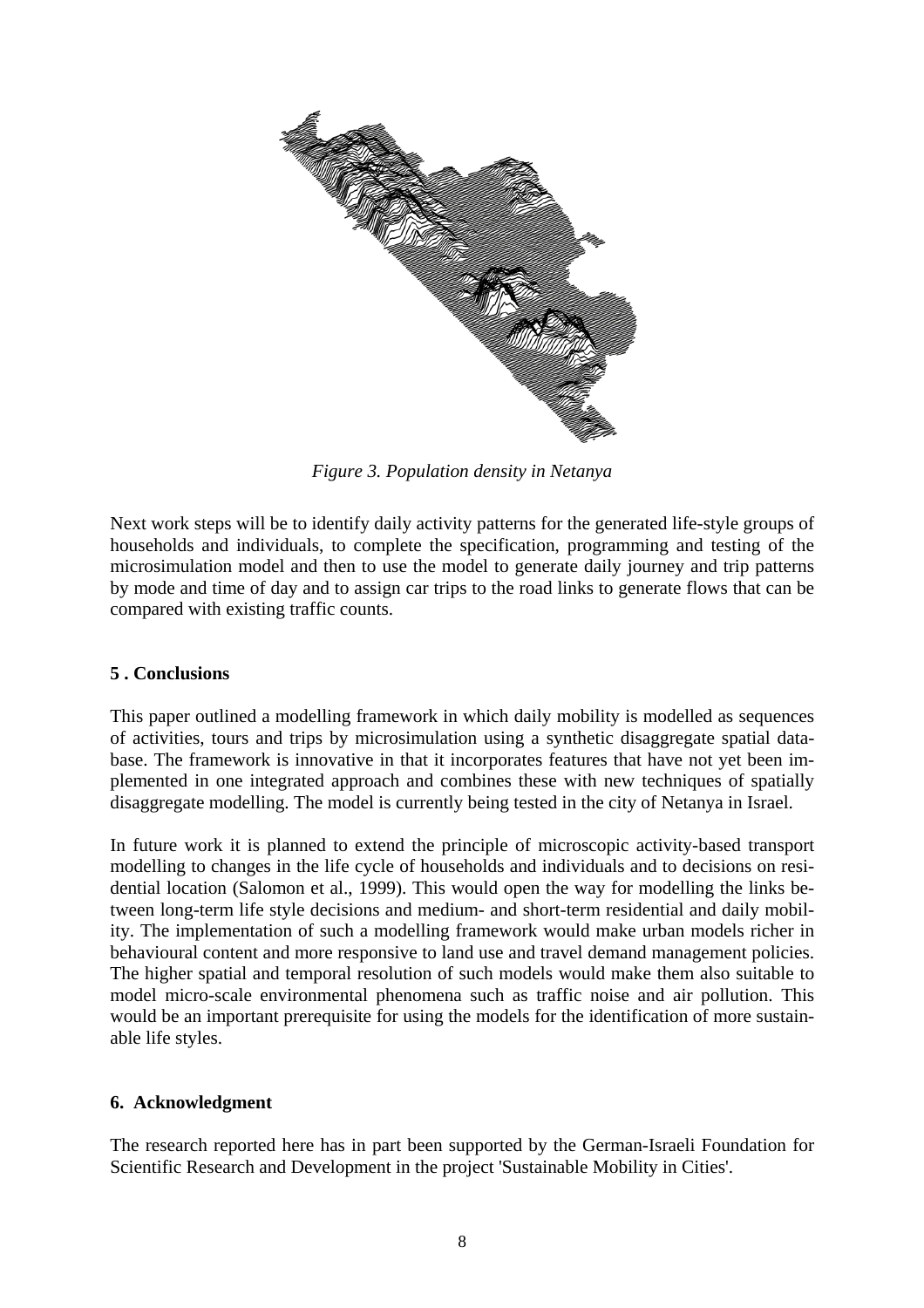### **7. References**

Axhausen, K.W., Gärling, T. (1992): Activity-based approaches to travel analysis: conceptual frameworks, models and research problems. *Transport Reviews* **12**, 324-341.

Batty, M. (1997): Cellular automata and urban form: a primer. *Journal of the American Planning Association* **63**, 264-274.

Batty, M., Xie, Y. (1994): From cells to cities. *Environment and Planning B: Planning and Design* **21**, 31-48.

Ben-Akiva, M.E., Bowman, J.L., Gopinath, D. (1996): Travel demand model system for the information era. *Transportation* **23**, 241-166.

Chapin, F.S., Weiss S.F. (1968): A probabilistic model for residential growth. *Transportation Research* **2**, 375-390.

Clarke, G.P., ed. (1996): *Microsimulation for Urban and Regional Policy Analysis*. European Research in Regional Science 6. London: Pion.

Clarke, M. (1981): A first-principle approach to modelling socio-economic interdependence using microsimulation. *Computers, Environment and Urban Systems* **6**, 211-227.

Clarke, M., Holm, E. (1987): Microsimulation methods in spatial analysis and planning. *Geografiska Annaler* **69B**, 145-164.

Clarke, M., Keys, P., Williams, H.C.W.L. (1980): *Micro-Analysis and Simulation of Socio-Economic Systems: Progress and Prospects*. Leeds: School of Geography, University of Leeds.

Ferrand, N. (1999): Multi-reactive agents paradigm for spatial modelling. In: Fotheringham, A.S., Wegener, M., eds. (1999): *Spatial Models and GIS: New Potential and New Models*. London: Taylor & Francis (forthcoming).

Hägerstrand T. (1968): *Innovation Diffusion as Spatial Process*. Chicago: University of Chicago Press.

Hayashi, Y., Tomita, Y. (1989): A micro-analytic residential mobility model for assessing the effects of transport improvement. *Transport Policy, Management and Technology - Towards 2001. Selected Proceedings of the Fifth World Conference on Transport Research, Yokohama*. *Ventura, CA:* Western Periodicals, 91-105.

Kain, J.F., Apgar, W.C. Jr. (1985) *Housing and Neighborhood Dynamics: A Simulation Study*. Cambridge, MA: Harvard University Press.

Kreibich, V. (1979): Modelling car availability, modal split, and trip distribution by Monte Carlo simulation: a short way to integrated models. *Transportation* **8**, 153-166.

Landis, J.D. (1994): The California Urban Futures Model: a new generation of metropolitan simulation models. *Environment and Planning B: Planning and Design* **21**, 99-422

Landis, J.D., Zhang, M. (1998a): The second generation of the California urban futures model. Part 1: Model logic and theory. *Environment and Planning B: Planning and Design* **25**, 657-666.